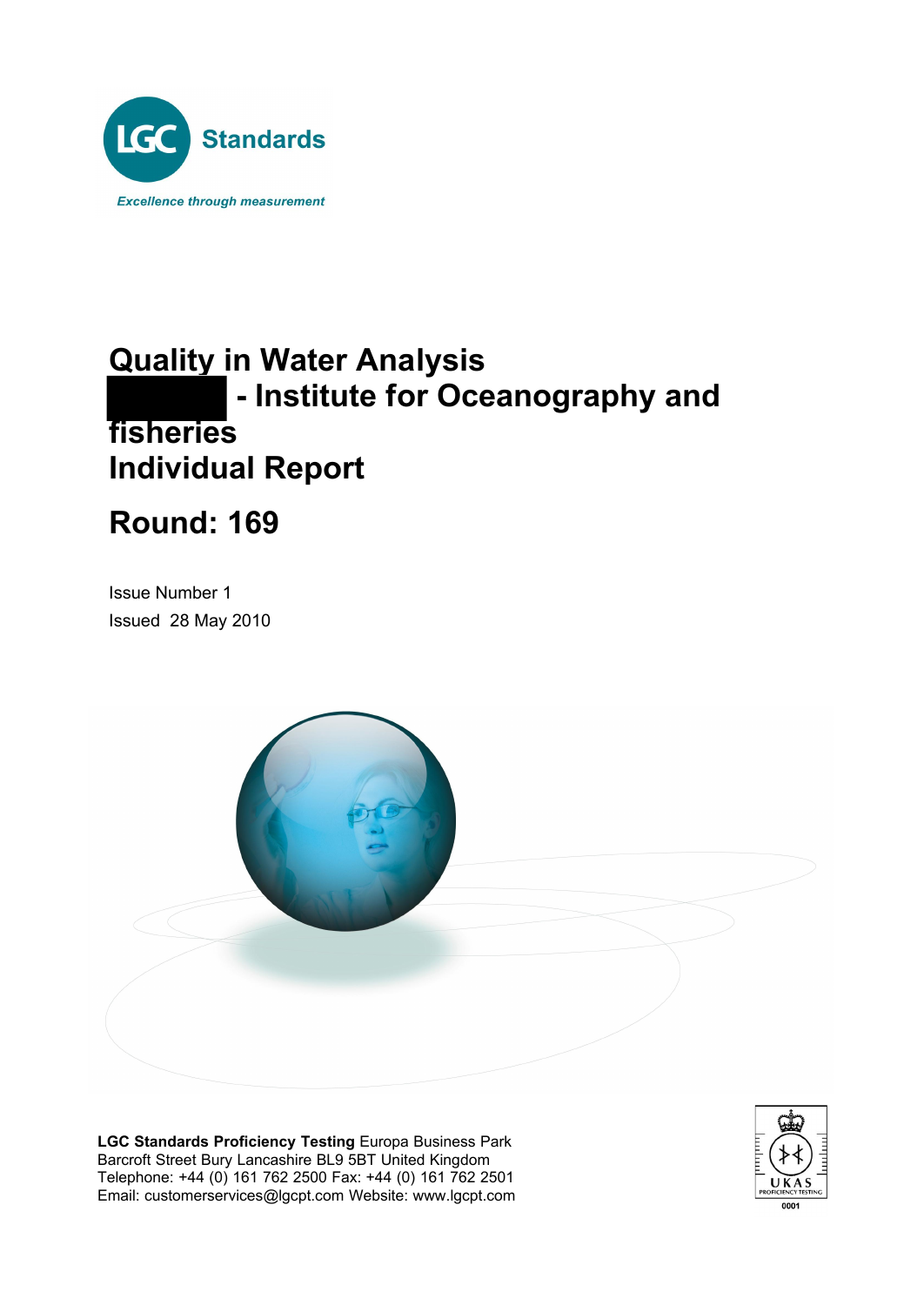### **Individual Report**

This individual report contains a summary of all the results submitted and the performance assessments for your laboratory and your individual analysts. Please note that nominated laboratory results are represented by a blue highlight in the analyst box.

Data statistics given in the individual report are for the method you have used for each analyte. Further detail can be obtained from the main report.

Full details of the scheme, sample types, analytes and data analysis can be found in the corresponding Main Report, along with any technical comments, if applicable. The Main Report is the definitive version.

If you have any questions regarding your results which are not answered in the Main Report, please contact us using the details on the front of the report. If you would like to order any samples for re-test, please contact our customer service department or your local office.

#### **Results Summary**

| <b>Sample</b>                     | <b>IResults</b><br><b>IReported</b> | Satisfactory<br><b>IResults</b> | <b>Questionable</b><br><b>IResults</b> | <b>IUnsatisfactory</b><br><b>IResults</b> | <b>Not Assessed</b> |  |
|-----------------------------------|-------------------------------------|---------------------------------|----------------------------------------|-------------------------------------------|---------------------|--|
| 419 - Surface/Waste/Bathing Water | I20                                 | -20                             |                                        |                                           |                     |  |
| <b>Round Total</b>                | l20                                 | <b>20</b>                       |                                        |                                           |                     |  |

No unsatisfactory results in this round

No questionable results in this round